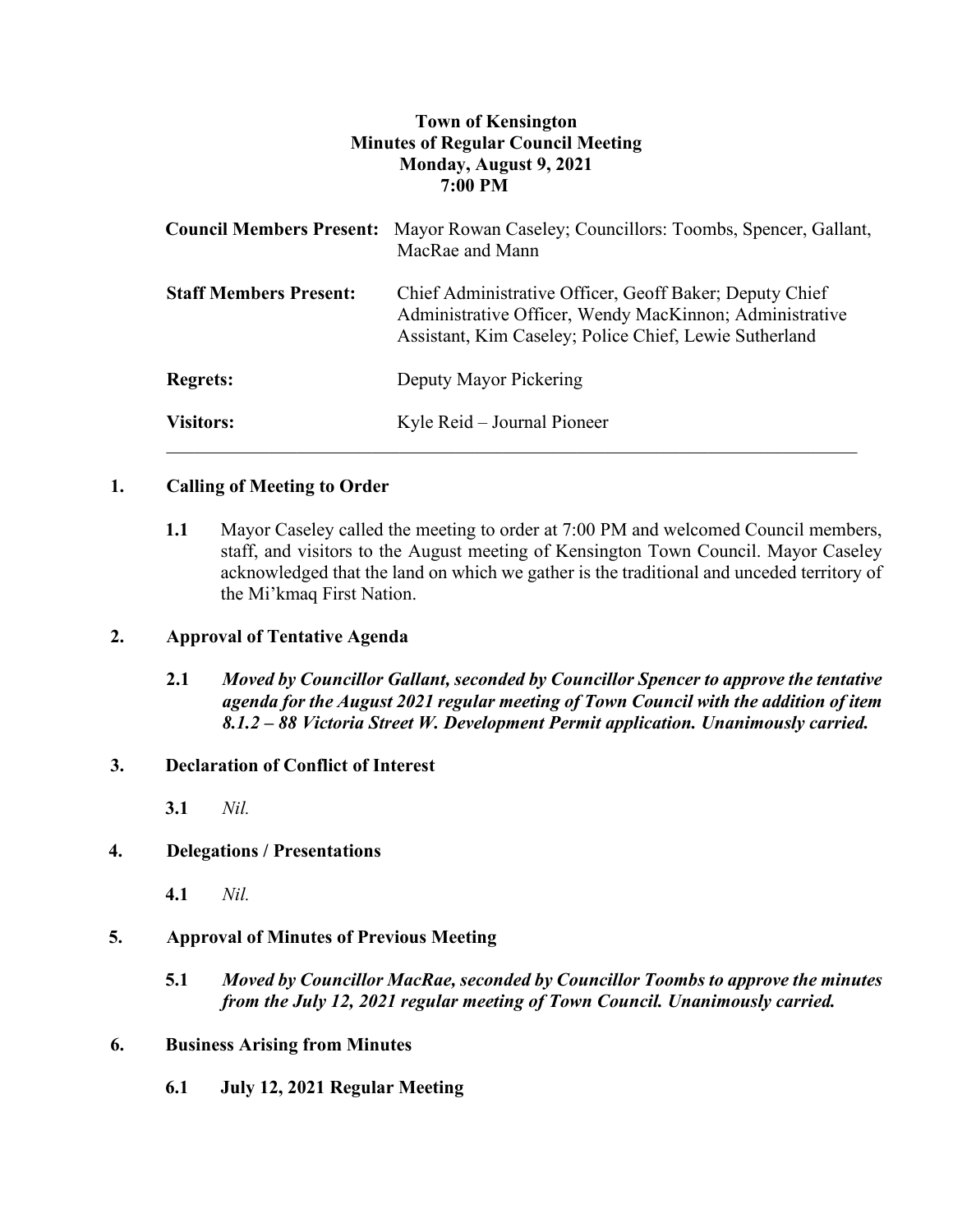**6.1.1** *Nil.*

## **7. Reports**

## **7.1 Chief Administrative Officer Report**

- **7.1.1** *Moved by Councillor Spencer, seconded by Councillor Toombs to adopt the July 2021 CAO Report as prepared by CAO, Geoff Baker. Unanimously carried.*
- **7.1.2** Councillor Gallant thanked Town staff and CAO, Baker for recent improvements to the Roy Paynter Park.
- **7.1.3** Councillor Spencer requested an update on the installation of the two overhead crosswalk signs. Mr. Baker will contact the Department of Transportation and report back to Town Council.

## **7.2 Fire Department Statistical Report**

**7.2.1** *Moved by Councillor Gallant, seconded by Councillor Spencer to approve the June 2021 Fire Statistical report as prepared by Fire Chief, Rodney Hickey. Unanimously carried.*

## **7.3 Police Department Statistical Report**

**7.3.1** *Moved by Councillor MacRae, seconded by Councillor Toombs to approve the June 2021 Police Statistical Report as prepared by Chief Sutherland. Unanimously carried.*

## **7.4 Development Permit Summary Report**

- **7.4.1** *Moved by Councillor Gallant, seconded by Councillor Toombs to approve the August 2021 Development Permit Summary Report. Unanimously carried.*
- **7.5 Bills List** 
	- **7.5.1** *Moved by Councillor Mann, seconded by Councillor MacRae to approve the June 2021 Bills in the amount of \$185,476.43. Unanimously carried.*
	- **7.5.2** *Moved by Councillor Mann, seconded by Councillor Spencer to approve the June 2021 Water & Sewer Utility Bills in the amount of \$5,687.55. Unanimously carried.*

*Chief Sutherland excused himself from the Council Chamber at 7:09 pm. Kyle Reid – Journal Pioneer joined the Council Meeting at 7:09 pm.*

## **7.6 Summary Income Statement**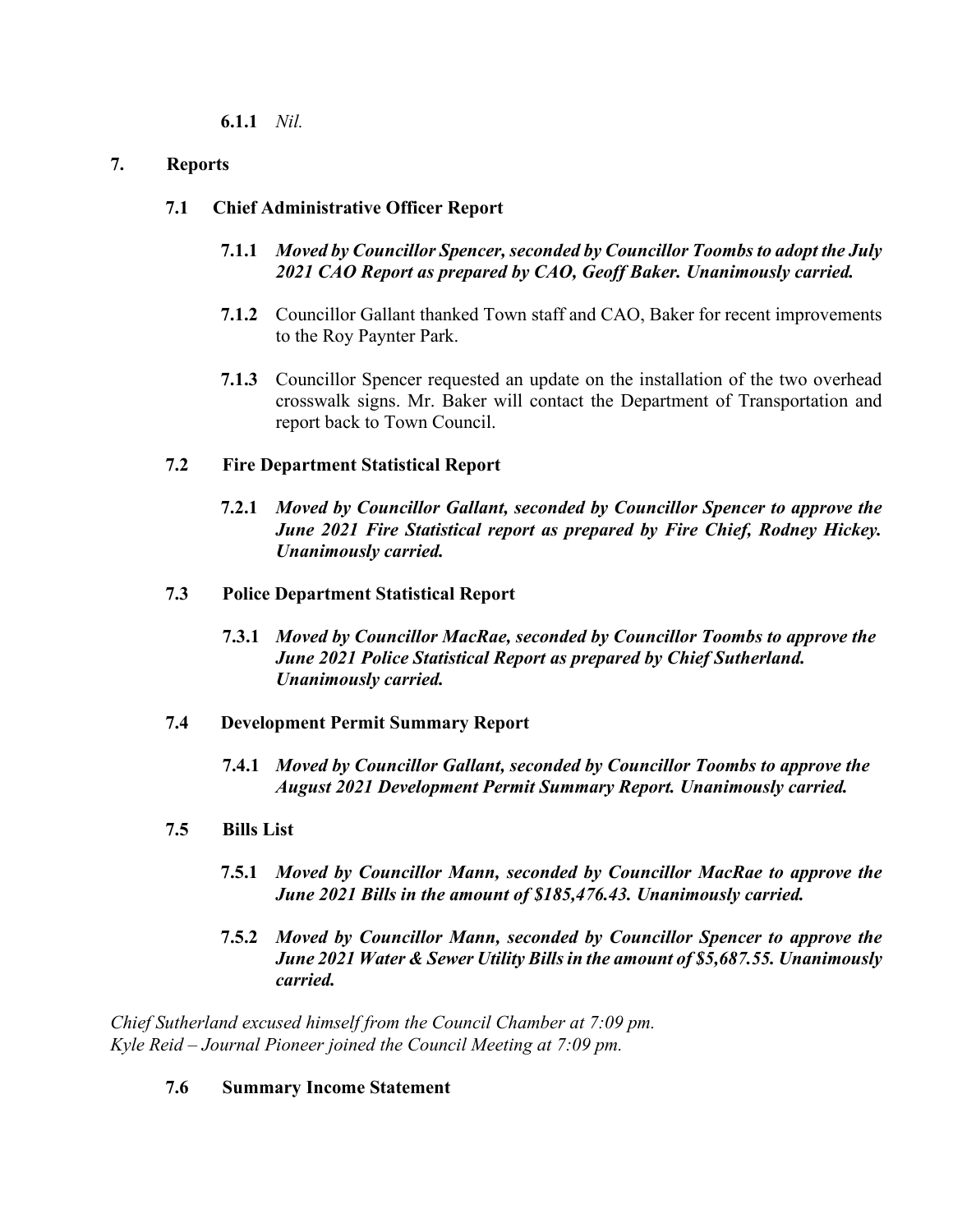- **7.6.1** *Moved by Councillor Toombs, seconded by Councillor Mann to approve the Summary Income Statement for the month of June 2021. Unanimously carried.*
- **7.7 Credit Union Centre Report**
	- **7.7.1** *Moved by Councillor Gallant, seconded by Councillor Spencer to approve the Credit Union Centre report for the month of June 2021. Unanimously carried.*
	- **7.7.2** Councillor Gallant noted he is pleased to see an increase in activities and usage of the Credit Union Centre during the summer months.
	- **7.7.3** Councillor Gallant inquired when the ice will be ready at the Credit Union Centre. Mr. Baker confirmed that staff are waiting for a new ice plant condenser, staff anticipate the ice will be a few weeks delayed from previous years.
	- **7.7.4** Councillor Toombs noted he is happy to see that the Alysha Toombs Memorial Park has been well used and looks great.

## **7.8 Mayor's Report**

- **7.8.1** *Moved by Councillor Spencer, seconded by Councillor Gallant to approve the Mayor's report for the month of August 2021 as presented by Mayor Caseley. Unanimously carried.*
- **7.8.2** Council discussed and agreed to returning the Town flags to full-mast.
- **7.8.3** Councillor Gallant and Spencer requested that the Town invite all Federal Nominees to meet with Council.

## **7.9 Federation of PEI Municipalities (FPEIM) Report**

**7.9.1** FPEIM will hold their Semi-Annual meeting on November 6, 2021 at the Credit Union Place, Summerside.

#### **7.10 Heart of the Island Initiative Report**

**7.10.1** *Nil*.

## **7.11 Kensington Area Chamber of Commerce (KACC) Report**

**7.11.1** KACC Annual Golf Tournament will be held on September 14, 2021.

#### **7.12 PEI 55 Plus Games**

**7.12.1** *Nil.*

#### **8. New Business**

**8.1 Request for Decisions**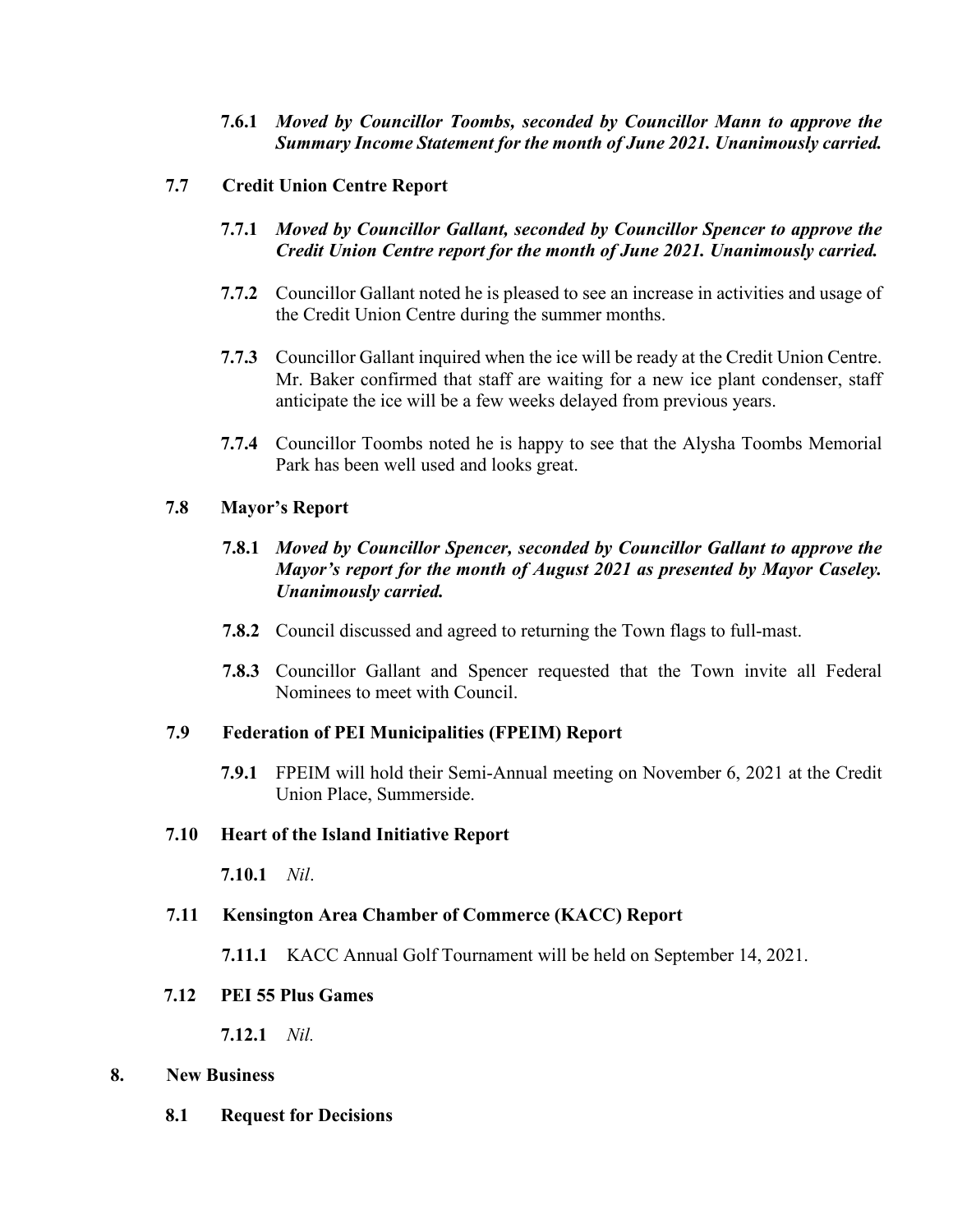#### **8.1.1 Xplornet Internet Pole - Site Proposal**

**8.1.1.1** *Moved by Councillor Toombs, seconded by Councillor Gallant*

*BE IT RESOLVED THAT Town Council authorize Xplornet to proceed with the installation of a 15 meter Internet Pole on 1.5 meter by 1.5 meter parcel of property adjacent to the Town's School well property as indicated on Xplornet's Proposal as Option B;*

*BE IT FURTHER RESOLVED THAT Town Council authorize the Chief Administrative Officer and Mayor to execute a Ground Site Agreement with Xplornet to facilitate the lease of a 1.5 meter by 1.5 meter parcel of property for the installation of a 15 meter Internet Pole.*

*Unanimously carried.* 

#### **8.1.2 Water Meter Upgrades**

**8.1.2.1** *Moved by Councillor Spencer, seconded by Councillor Toombs*

*BE IT RESOLVED THAT Town Council award a contract to ScotiaTech for the Town of Kensington Water Meter Upgrades Project as per their quote dated August 6, 2020 in the amount of \$54,037.00 plus HST.*

*Unanimously carried.*

- **8.1.3 Rescission of Motion to Demolish and Remove the Former James Mullally Blacksmith Shop**
	- **8.1.3.1** *Moved by Councillor Gallant, seconded by Councillor Toombs*

*"BE IT RESOLVED THAT Town Council rescind the following resolution from the July 12, 2021, regularly held meeting directing staff to immediately move forward with the demolition and removal of the James Mullally Blacksmith Shop building, to allow staff additional time to analyze and provide alternative options for Town Council's future consideration:*

*WHEREAS a fire occurred at a town owned building, formerly the James Mullally Blacksmith Shop and the Go!Fish Eatery, located at 29 Commercial Street, on May 16, 2021;*

*AND WHEREAS Coles Associates were retained by PE Claims Services Inc. to provide engineering services to carry out an independent review and to offer an opinion on the current structural condition of the burnt structure;*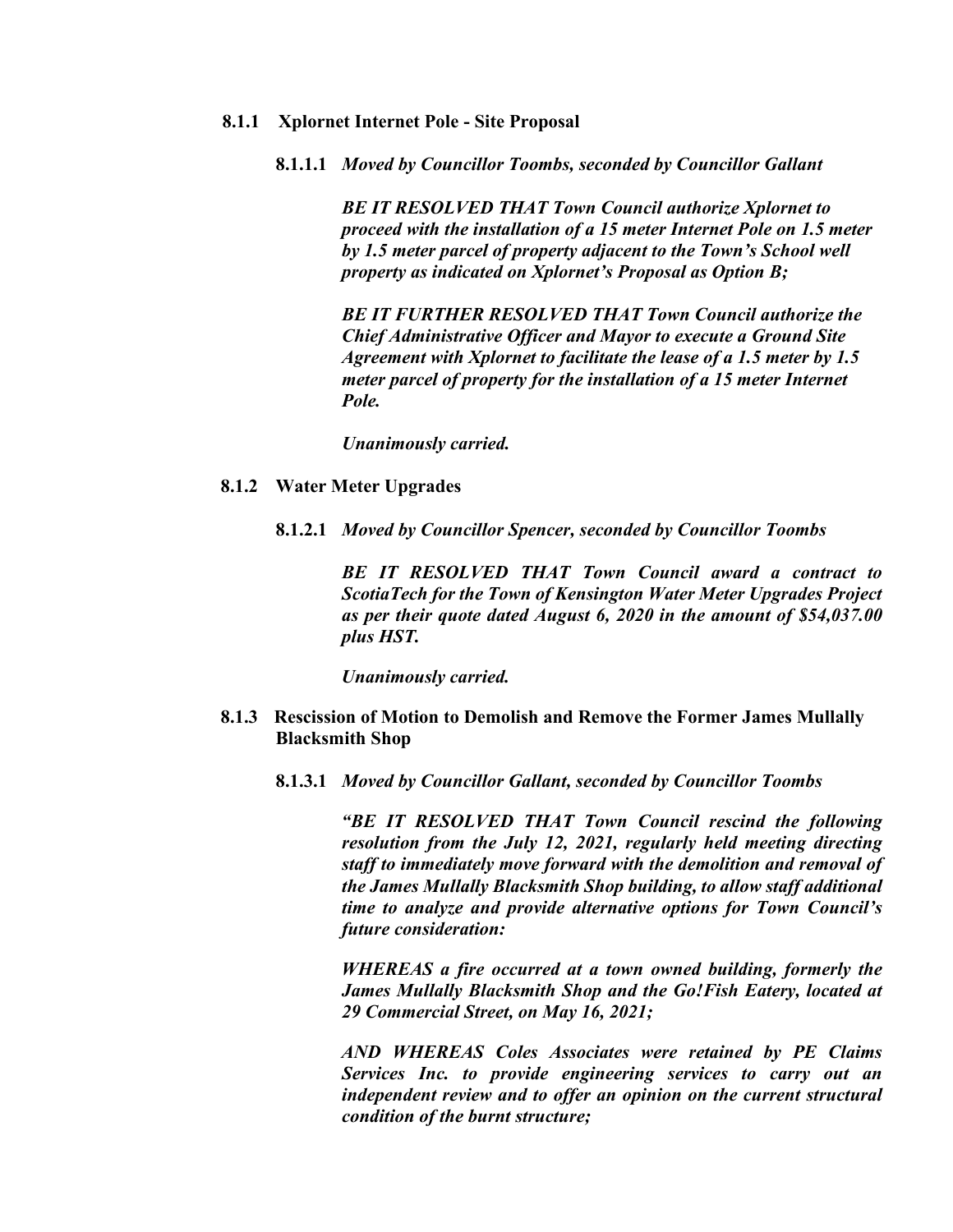*AND WHEREAS Coles Associates were requested to provide a professional opinion regarding the integrity of the structural components and whether the burnt structure should be salvaged, restored or taken down completely;*

*AND WHEREAS it is the opinion of Coles Associates Ltd. that the building structural elements are severally damaged by the fire, should not be salvaged, and would require a full replacement;*

*BE IT RESOLVED THAT Town Council authorize the CAO to proceed with having the former James Mullally Blacksmith Shop, located at 29 Commercial Street, demolished and removed, through its insurance company and to make all efforts to salvage anything salvageable."*

*Unanimously carried.*

#### **8.1.4 Administration and Mayor's Computer Replacement**

**8.1.4.1** *Moved by Councillor Spencer, seconded by Councillor Gallant*

*BE IT RESOLVED THAT Town Council authorize the CAO to award a contract to Combat Computers for the replacement of three administration office computers and the Mayor's computer as per their quote dated August 3, 2021, at a cost not to exceed \$7,169.95 plus HST/ACES and installation.*

*Unanimously carried.* 

- **8.1.5 Fire Hall Floor Epoxy Installation**
	- **8.1.5.1** *Moved by Councillor Toombs, seconded by Councillor Gallant*

*BE IT RESOLVED THAT Town Council authorize the CAO to award a contract to Hardy's Flooring for the installation of epoxy on the Fire Hall bay floor as per their quote dated March 30, 2021, in the amount of \$21,000 plus HST.*

*Unanimously carried.* 

#### **8.2 Other Matters**

- **8.2.1 Harvest Festival Golf Tournament**
	- **8.2.1.1** *Moved by Councillor Gallant, seconded by Councillor Toombs to approve a four-person team entry in the Kensington Harvest Festival Golf Tournament. Unanimously carried.*
- **8.2.2 88 Victoria Street W. Development Permit Application**